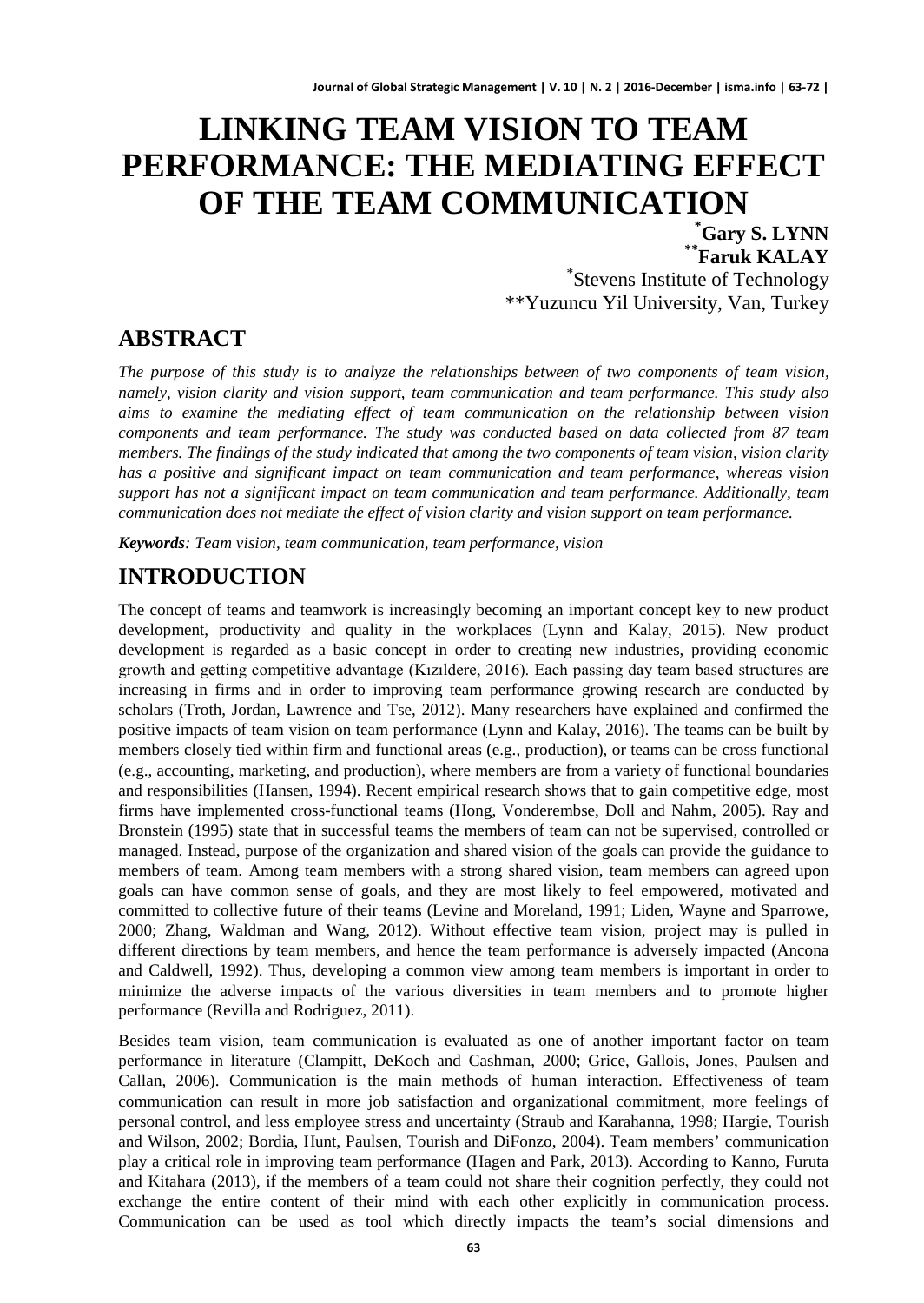communication has a positive influence on satisfaction of team members with the team in addition the performance of the team (Lin, Standing and Liu, 2008). Although many studies done on teams and teamwork, there is still a gap in literature regarding integrated set of factors which contribute to performance of team and teamwork (Lin et al., 2008). Within this framework, this study focuses on the mediating effect of team communication on the relationship between vision and performance of team. In accordance with this purpose, the study will begin by a literature review of vision and vision component and team communication. Then, it continuous on hypotheses development. Research methodology, the results of analyses and the model of research are taking place at second section. Finally the analyses results are being discussed and recommendations are being provided for academician and managers in the last section.

# **LITERATURE REVIEW AND HYPOTHESES**

# **Team Vision**

Vision of team means the extent to which an achievable, shared, clear vision and set of purposes that the teams have (Gibbon et al., 2002). In other words, vision is an expression of the desired states something in the future (Rice, O'Conner, Peters and Morone, 1998; Lynn, 1999). When teams have an effective vision, goals can be identified and the effectiveness of those goals can be determined. Therefore, in order to establish an effective team, it is needed to be driven forward by either an explicit or implicit shared vision, which has been developed from within the team, and valued by the team members. The most common team problem areas facet by teams in the front end is expressed as follows (Khurana and Rosenthal, 1998): (1) Inexplicit interface of sub systems and the lack of direction of team members (2) unreceptive team strategy and teamwork not prioritized and, (3) inexplicit tradeoff of team goals and inadaptable assignment of individuals to teams.

This study describes two dimensions in the concept of vision. It should be vision clarity, and vision support. These components together allow the development of a team vision that will guide the efforts of the team in a common direction, despite the differences among team members. Similar vision components have been also emphasized by certain scholars. For example, According to Hamel and Prahalad (1989), an effective vision should consists of three components. They should be (a) supported by others in the organization, (b) stable, and (c) clear. Niemes (1996), for example, asserted that vision clarity is critical for teams. Giordan (1995) stressed vision clarity and organizational support. Similarly, McAlister (1998) and Vaughan (1997) emphasize that a clear vision and agreement upon goals or support is important. Lynn and Akgun (2001) state that because there are many ways to achieve the proposed ends, stability of vision at the team level may not be crucial, and those ways may be unknowable in the initial phase of projects where environmental conditions can be quite ambiguous. In other words, it is not possible that stability of vision is a determinant factor at this even more uncertain phase of the vision development process. Therefore, this study does not consider vision stability to be a related component of vision.

The first component, clarity of vision, refers to recognition, the extent of communication, and understanding of a set of project objects which guide development efforts on teams (Hong, Doll, Nahm and Li, 2004). The initial step in creating an effective team vision is vision clarity. With clarity of vision, because the members of team know what they are supporting, it is most likely that all members of team will support team vision. For example, Lucas (1998) points that an obviously defined vision can keep members of team to focus on their job, enable them to learn faster and help them to arrange their various priorities. Moreover, a clearly defined vision helps members of team focus better on environmental changes, technological developments, and market that each of them can be obstacle in order to quick learning and success of team. Eisenhardt (1989) states that teams having a clear vision can reduce cycle time. Conversely, Kessler and Chakrabarti (1996) point that without a clearly defined vision team (the existence of vague project objectives) promotes conflict and suspicion among team members regarding what should be done, what should be produced, which can result in time – readjustment, debates, and consuming.

The second vision component, vision support, refers to securing the commitment from employees within an enterprise for what the firm wants to achieve. In other words, vision support shows the willingness of members to help compose the vision or to do everything that is necessary to achieve the objects. A clear vision is one components of an effective vision; the vision must also be shared and supported by others on the team. Vision support allows members in the team to understand how they might work together or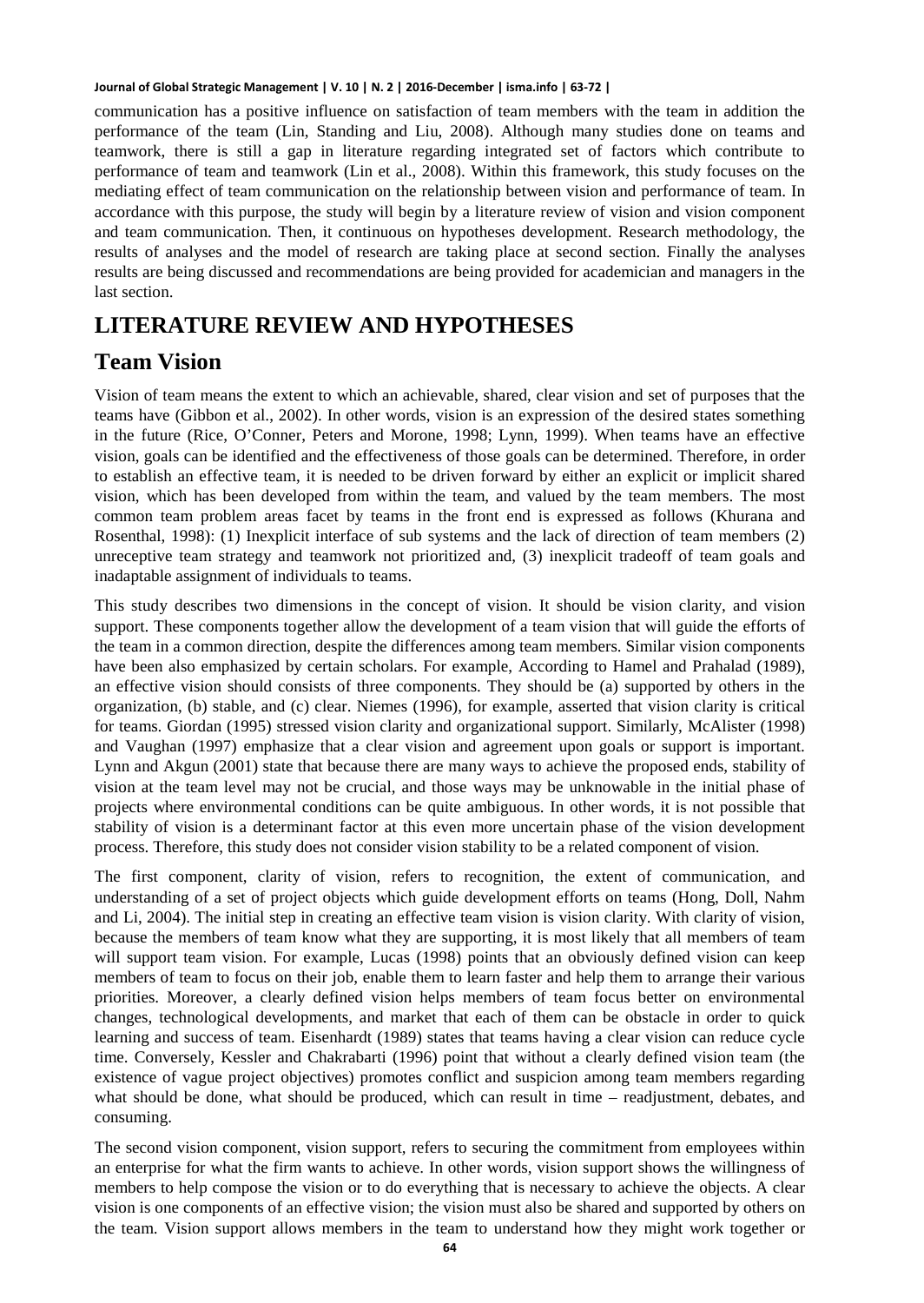align themselves to play a role in realizing that vision. According to Lewis (2001), each member will try to achieve the outcome that they imagine, if everyone does not agree on the vision, often with disastrous results. Katzenbach and Smith (1992) have identified four basic factors that need to be existent for teams to show high performance. These factors are having complementary skills, having a common purpose, establishing goals and collective accountability, and agreeing a common to getting the work done respectively.

# **Team Communication**

The communication system of a team is a physical set up that enables each member to communicate with other members of the team. For the purpose of this study, team communication includes elements of the behaviors of interpersonal communication in a team. Because of various diversities among team members, effectively management of team communication is vital for high team performance. The following characteristics of the team have been said to be common elements in teams (Schlenkrich and Upfold, 2009):

- Physically dispersion of team members.
- Cross of time boundaries.
- Using of communication technology.
- Having a common purpose among members.
- The existence of various diversities among team members (gender diversity, age diversity, cultural diversity, functional diversity, organizational diversity).
- presence of structural dynamism (
- Presence of structural dynamism (cross of functional boundaries, formation and reformation of teams continuously, shifting of team membership, memberships of part of multiple teams, teams reporting to different people at different times, team members having different perspectives and skills).
- Performing of non-routine tasks.
- Performing of interrelated tasks.

These characteristics create barriers to effective teamwork and have negative effects on team communication by creating interpersonal conflict and reducing information sharing. Kimball (1997: 1) states that managing a team is not only management of social and human processes in ways that support the team, but also is management of the all channels of communication strategies and techniques of project. Wong and Burton (2001) conclude that by clarifying role expectations, increasing ease of communication, fostering a common culture within team, and introducing routines to facilitate coordination can be improved team performance.

# **Development of Hypotheses**

The concept of shared vision, as a determining factor on performance of team has long been a subject of interest in organization and management literature (Lynn and Akgun, 2001; Lynn and Kalay, 2015). The significant relationship between vision and some measure of team performance is suggested by a few empirical research (Revilla and Cury, 2009; Revilla and Rodriguez, 2011; Patanakul, Chen and Lynn, 2012). For example, Revilla and Cury (2009), in their empirical study, have revealed that clarity of project purposes has a positive influence in the new product performance in terms of process outcomes and teamwork. Patanakul et al. (2012), by studying 555 new product development projects, found that vision clarity is the most important predictor variable of performance of project, among the control variables. Lynn and Akgun (2001), in their project level research, have developed definitions and scales regarding components of project vision (clarity of vision, support of vision, stability of vision), and analyzed the impacts of those three components on radical innovation performance. Their analysis results showed that clarity of vision has a statistically significant impact on success of new product development team. Following these findings this study focused on team communication and the mediating impact of team communication on the relationship between vision components and team performance. The relationship between shared vision and team communication has been stressed by many scholars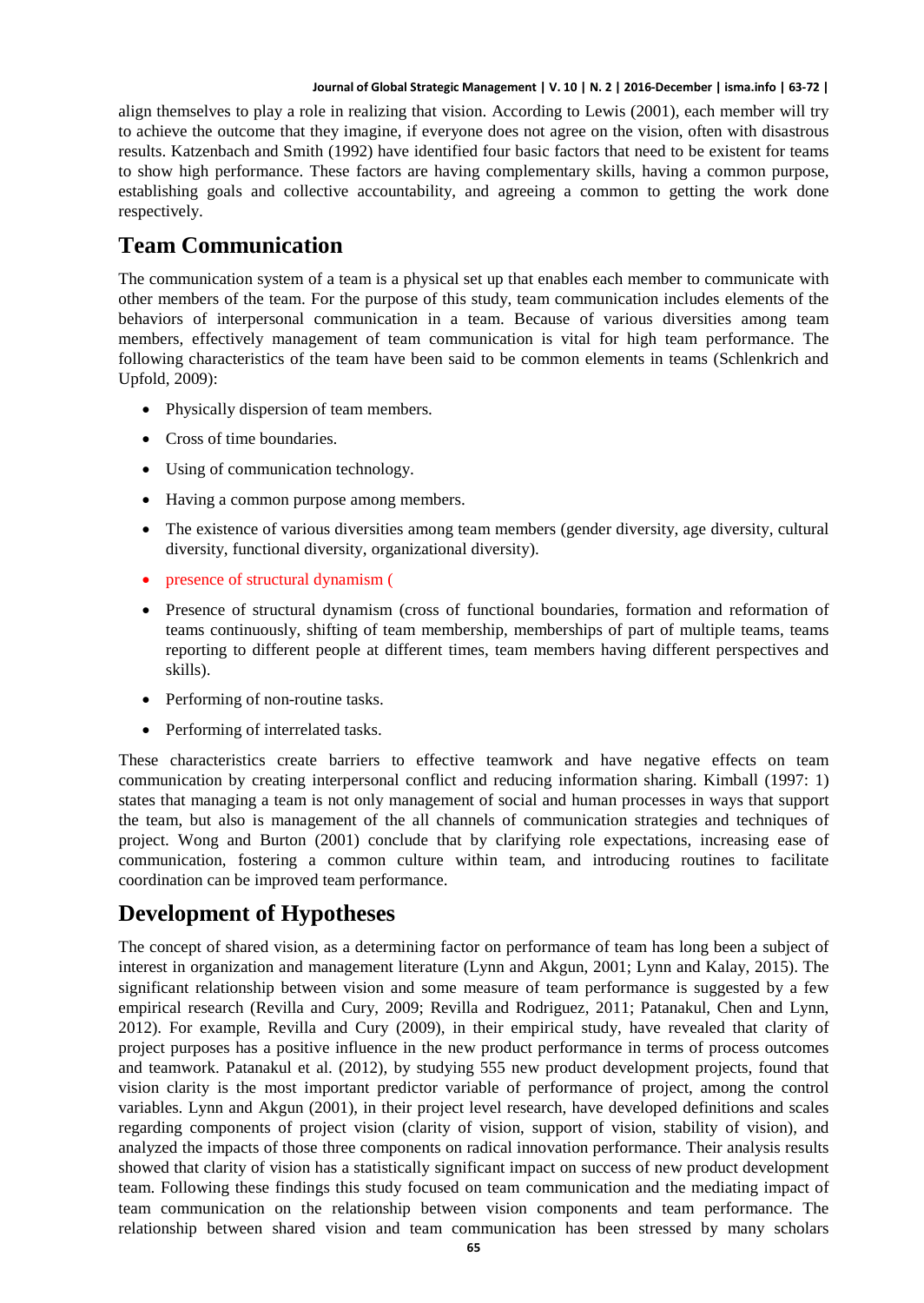(Crawford and Lepine, 2013). For example, Yukelson (1997) states that having collaborative and synergistic teamwork, an identity as a team, unity of object and a shared vision, peer helping and social support, a cohesive group atmosphere and positive team culture, trust at all team levels, individual and mutual accountability, and open and honest communication processes are core components to take into consideration in establishing an effective team.

With respect to the relationship between team performance and team communication, Marks, Mathieu and Zaccaro (2001) recognized that there is a significant communication component required from each of the teamwork processes that must operate in tandem. Effective professional communication among team members is critical to minimizing or eliminating miscommunication, and increasing team effectiveness. In many cases, the quality and efficiency of the team outcomes corresponds to the communication performance of a team member in team (Troth et al., 2012). Effective and appropriate communication in teams can lead to avoid the violation of relational or situational rules governing the communicative context, and can help accomplish the intended functions of the team member or the objectives and the goals (Troth et al., 2012). Communication networks facilitate the transfer of knowledge among team members. Gardner, Gino and Staats (2012) state that once a team is composed, the members of team are engaging in three basic communication behaviors to utilize it: updating of directory (learning what other team members know), allocating information to deemed experts, and getting information from them. In the light of this information, this study argues that team vision increases the team performance through the team communication and following hypotheses are formulated:

*H1: Team communication mediates the relationship between vision clarity and team performance.*

*H2: Team communication mediates the relationship between vision support and team performance.*

# **METHODOLOGY**

### **Research Goal**

The purpose of this study is to reveal the mediating effect of team communication on the relationship between vision components and team performance. In accordance with this purpose a field survey using questionnaires was conducted in order to test the hypotheses of study.

### **Sample and Data Collection**

Data were collected from executive masters students in a business program at a university in the Northeast Region of the United States. To avoid common method bias, we designed a research protocol that involved surveying executive masters students enrolled in several sections in a Marketing Strategy course. For this Marketing course, students competed in teams of four to six students in a computer simulated marketplace for six periods or rounds over eight weeks. The computer simulation was specially created and written for this course and is used by several leading business schools such as Insead and Wharton. Students were surveyed after they had completed the simulation – six rounds. Also prior to completing the six "real" rounds, two practice round were played. Their survey responses were matched to their final results from the simulation, e.g., sales, profits and market share. The outcomes were objective/quantitative measures calculated by the simulation.

We first pilot - tested the survey with ten students from three different Masters of Business programs. After receiving the returned surveys, we corrected several questions in which respondents had difficulty answering or indicated were unclear. These pilot surveys were not used in the final dataset. Once the surveys were refined, we sampled 87 students who were in two sections of Marketing Strategy in an Executive Masters of Business program. We received a 95% response rate. These students were all fulltime working professionals with a mean age of 31.8 and standard deviation of 9.2. They came from locations across the United States – from New Jersey to California. At the end of the data collection process, data derived from 87 team members were analyzed by using SPSS statistical packet program and two formulated hypotheses were tested using regression analysis.

### **Analyses and Results**

To test the hypotheses, a questionnaire was developed based on previous research from several disciplines including (1) new product development (e.g., Nijssen, Arbouw and Commandeur, 1995; Bacon,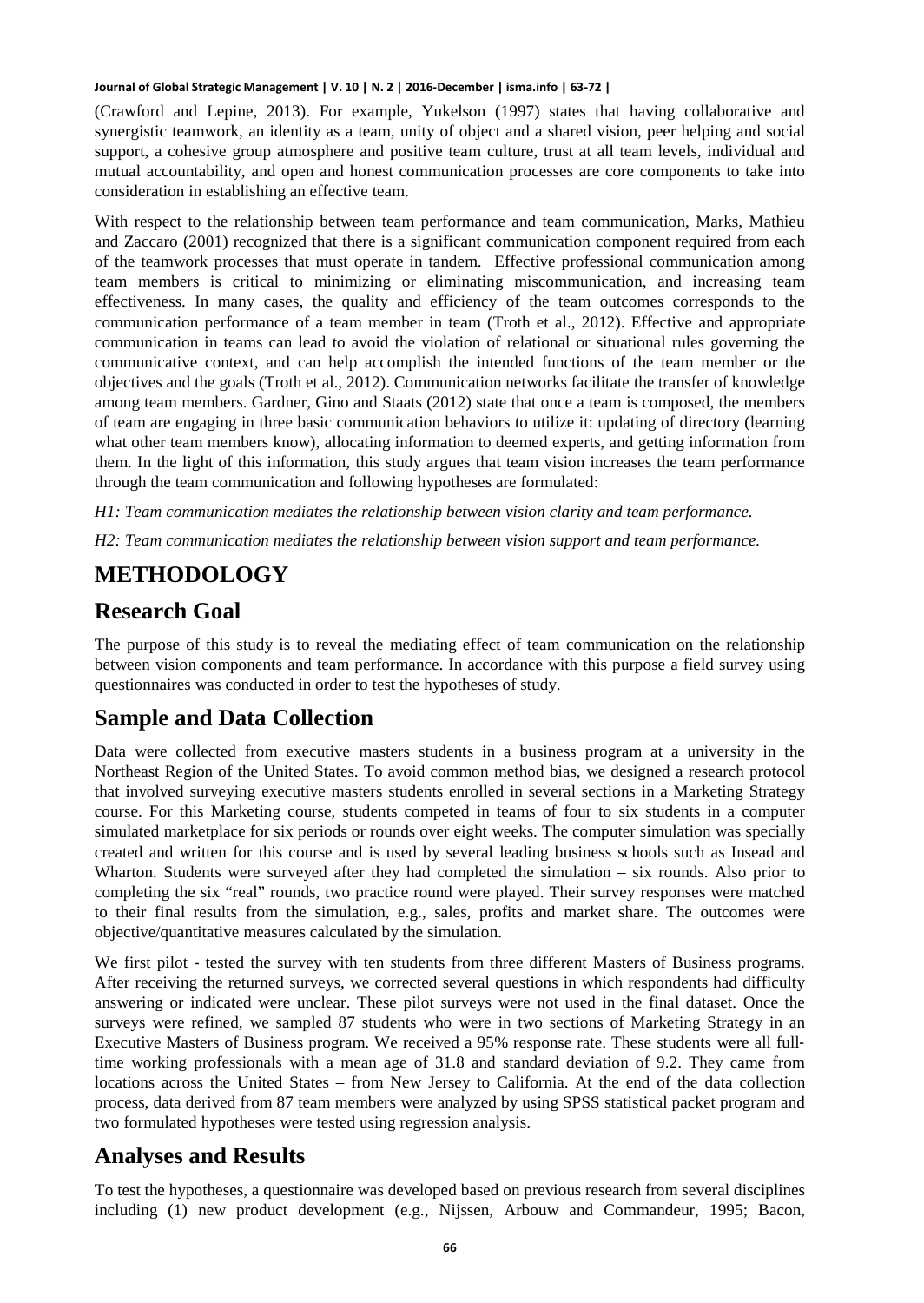Beckman, Mowery and Wilson, 1994; Chiessa, Coughland and Voss, 1996), (2) marketing (e.g., Day, 1994; Moorman, 1995), (3) knowledge management (e.g., Davenport and Prussak 1998; Lynn, 1998; Roth and Kleiner, 1998) and (4) psychology (e.g., Larson and LaFasto, 1989; O'Leary-Kelly, Martocchio and Frink, 1994). Vision clarity, vision support and team communication were measured with six items, one item and four items respectively. Each construct was measured using multiple items and Likert type 0 to 10 scale  $(0 =$  strongly disagree to  $10 =$  strongly agree). The dependent variable (Team Performance) was measured with cumulative profit and calculated by the simulation at the end of the game in terms of Dollars (\$).All items of each scale with their factor loadings have been provided on the Table 1. At the same time, as can be shown on Table 2, the values of Cronbach's Alpha for each scales exceeds 0,70, that indicated that the reliability of each scales used in that study is enough.

### **Table 1. Factor Analysis Results**

| <b>VISION CLARITY</b>                                                                                                                                                           | Factor loading |
|---------------------------------------------------------------------------------------------------------------------------------------------------------------------------------|----------------|
| Prior to beginning the real rounds (after the practice rounds), the team had a clear vision of the required<br>product features.                                                | 0.907          |
| Prior to beginning the real rounds, the team had a clear understanding of target customers' needs and wants.                                                                    | 0.902          |
| Prior to beginning the real rounds, the team had a clear vision of the target market.                                                                                           | 0.869          |
| Our overall business goals were clear.                                                                                                                                          | 0.826          |
| Our sales volume goals were clear.                                                                                                                                              | 0.822          |
| Before we began playing SABRE for real (after the practice rounds) a few statements were established that<br>helped guide our efforts (e.g., target price, target market, etc.) | 0.739          |
| VISION SUPPORT <sup>a</sup>                                                                                                                                                     |                |
| Overall, team members supported the vision of our company.                                                                                                                      | n.a.           |
| <b>TEAM COMMUNICATION</b>                                                                                                                                                       |                |
| Team members frequently used SMS or text messaging to communicate with fellow team members.                                                                                     | 0.836          |
| Team members frequently used video chat/video conferencing to communicate with fellow team members.                                                                             | 0.768          |
| Team members conducted frequent informal communications (e.g., phone, email, text) with others on the<br>team.                                                                  | 0.729          |
| Team members conducted frequent formal communications through team meetings with fellow team<br>members.                                                                        | 0.523          |
| Total Explained Variance for Vision Clarity %71,611                                                                                                                             |                |

Total Explained Variance for Team communication %52,383

### *Notes: <sup>a</sup> Single indicator construct; n.a.: Not applicable.*

### **Table 2. Cronbach Alpha Values**

| Constructs                  | Number of items | Scale format | Cronbach Alpha |
|-----------------------------|-----------------|--------------|----------------|
| Vision Clarity              | 6               | <b>LRFa</b>  | 0.918          |
| Vision Support <sup>a</sup> |                 | <b>LRFa</b>  | n.a.           |
| <b>Team Communication</b>   | 4               | <b>LRFa</b>  | 0.675          |

*Notes: LRFa - Likert Response Format (11 point: 0=strongly disagree to 10=strongly agree); <sup>a</sup> Single indicator construct.*

In this study, regression analysis is also conducted to test the hypotheses and to define the direction of relations. When the Table 3 was examined, it can be seen that only one dimension of team vision (Vision Clarity) has significant effect on team communication ( $\beta$ =,528; p<.01). However, no statistical significant association between vision support ( $\beta$ =,056, p>.05) and team communication was found. Additionally,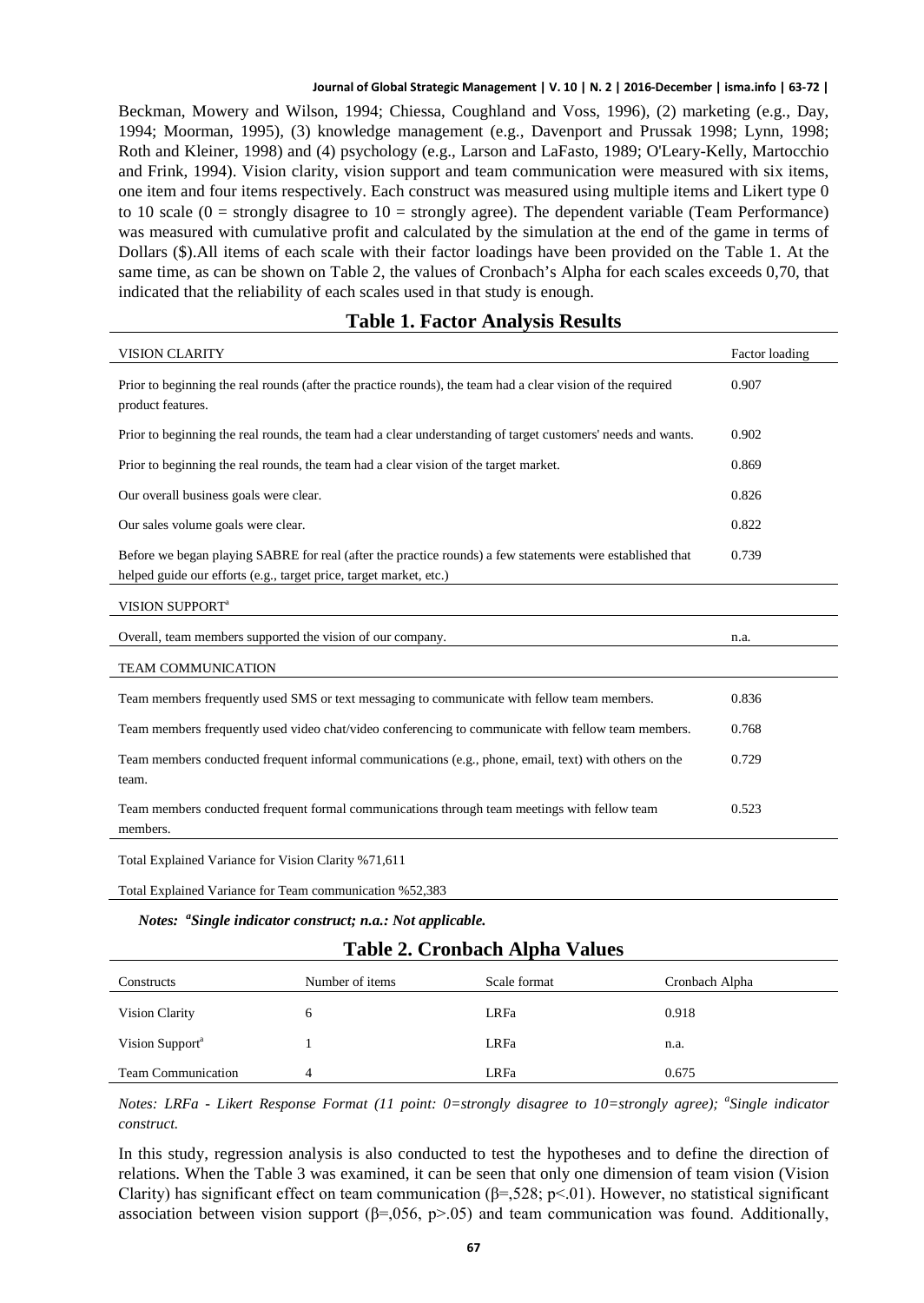vision clarity ( $\beta$ =,307; p<,05) has a significant effect on team performance whereas vision support  $(\beta=107; p>05)$  has not a significant effect on team performance. The relationship of team communication to team performance is not significant  $(\beta = 131; p > .05)$ . As Model 4 regression analysis result has showed, when the team communication included in regression analysis, the significant effect of vision clarity on team performance has not disappeared. Thus, regression analysis results do not support H1 and H2 hypotheses.

| Communication on the iterationship between vision and Team I criticiantle |                          |                         |                    |             |                   |         |               |
|---------------------------------------------------------------------------|--------------------------|-------------------------|--------------------|-------------|-------------------|---------|---------------|
| Regression<br>Model                                                       | Independent<br>Variables | Depended Variables      | Standardized<br>15 | Sig.        | Adjusted<br>$R^2$ | F Value | Model<br>Sig. |
| Model 1                                                                   | Vision Clarity           | Team<br>Communication   | .528               | $,000^{**}$ | ,297              | 19.176  | ,000          |
|                                                                           | <b>Vision Support</b>    |                         | .056               | .606        |                   |         |               |
| Model 2                                                                   | Team<br>communication    | Team Performance        | ,131               | .228        | .005              | 1,475   | ,228          |
| Model 3                                                                   | <b>Vision Clarity</b>    | <b>Team Performance</b> | .307               | $,012*$     | ,121              | 6.919   | ,002          |
|                                                                           | Vision Support           |                         | ,107               | ,377        |                   |         |               |
| Model4                                                                    | <b>Vision Clarity</b>    | <b>Team Performance</b> | .367               | $,009***$   | .119              | 4.889   | .004          |
|                                                                           | Vision Support           |                         | ,113               | .351        |                   |         |               |
|                                                                           | Team<br>Communication    |                         | $-.113$            | ,359        |                   |         |               |

**Table 3. Regression Analysis Results of Mediating Effect of Team Communication on the Relationship between Vision and Team Performance**

*Notes: \*\*Significance at p<.01; \* Significance at p<.05*

According to the regression analyses results, research model has been shaped as Figure 1 below:





# **CONCLUSION**

Team vision and communication in teams are important, however, we surprisingly know little about them. In this research, we tried to shed light on relationship between team vision components, communication in teams and team performance. Within this context, we empirically tested the mediating effect of the team communication on the relationship between vision components (vision clarity, vision support) and team performance. As a result of our analysis, we found that vision clarity was significantly associated with team communication and team performance. This finding is consistent with the scholarship and business press citing the importance of "vision" to success (Lynn and Akgun, 2001; Revilla and Cury, 2009; Revilla and Rodriguez, 2011; Patanakul et al., 2012).

In this study, we did not find any direct and significant effect of vision support on team communication and team performance. This finding is somewhat contradictory to the existing scholarship. However some studies are consistent with our finding. For example, Lynn and Akgun (2001), with regard to vision support, the link to new product teams' success has been found to depend on where the support comes from (i.e., team managers, team members or top management), and found that vision support by team manager is significantly associated with new product success, whereas the support by team members and by top management is not. Additionally, according to analysis results team communication does not mediate the effect of vision clarity and vision support on team performance.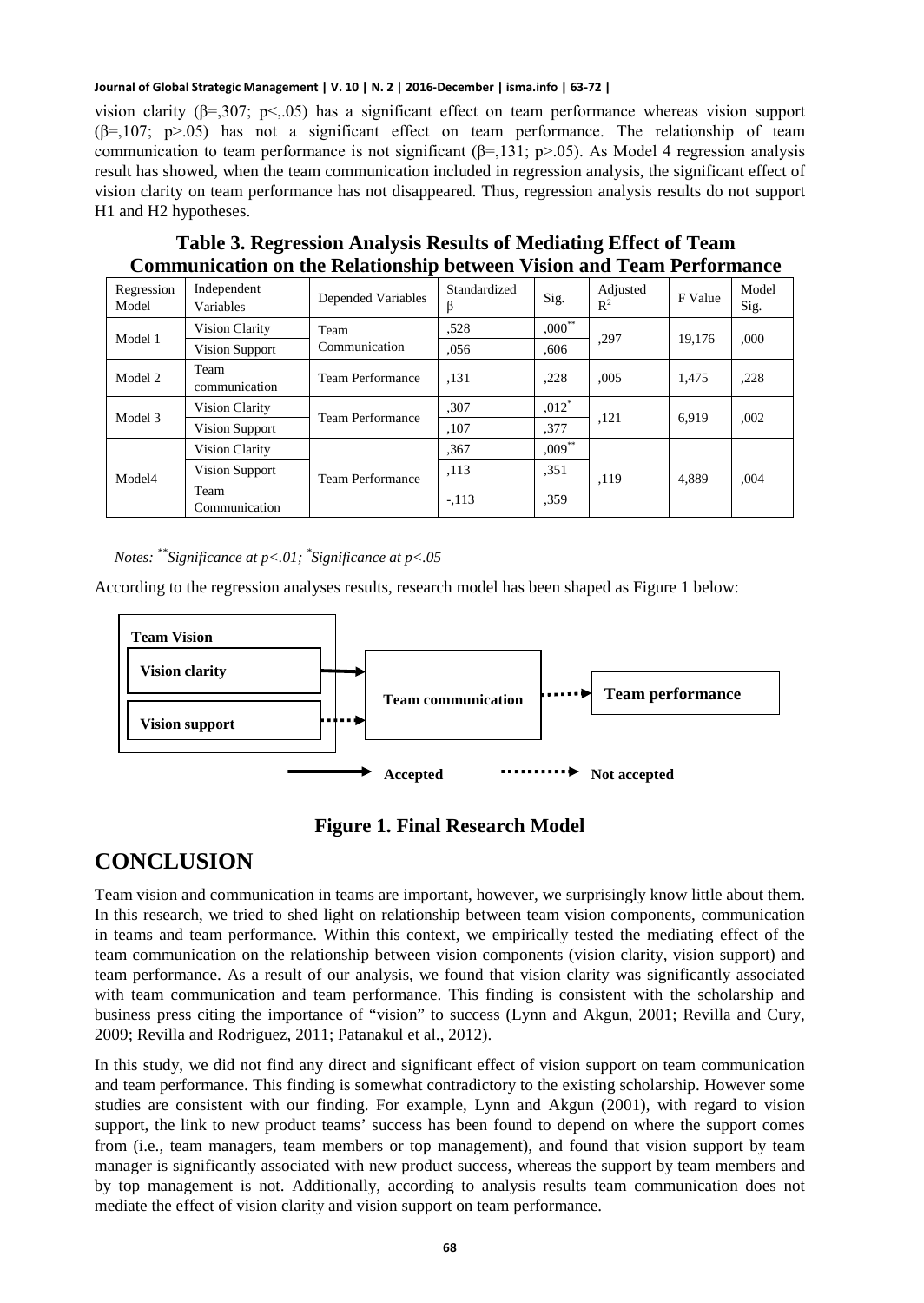This study has explored the relationships between team vision, team communication and team performance at the team level. Although these concepts have been largely discussed at the organizational level, there are still some empirical issues to be tapped at team level. This is an attempt to fill some of those gaps. This study helps to understand the important components of vision at team level that contribute to the development of team success. Furthermore, the empirical analysis found that vision clarity is vital for team communication and team performance. These findings emphasized the importance of a clear vision to minimize the effects of team diversity and to promote team communication and team success.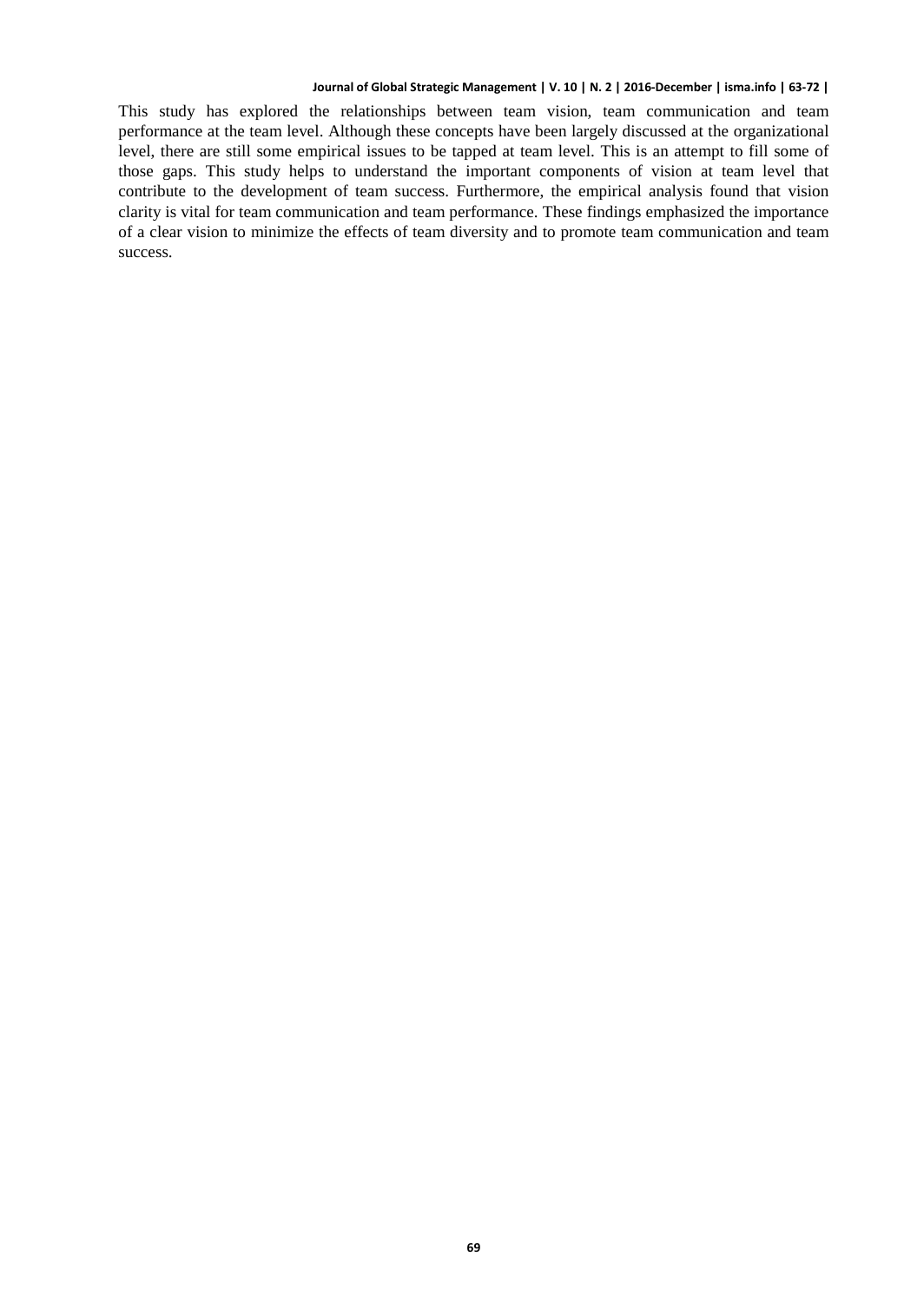Ancona, D.G. and Caldwell, D.F. (1992), Demography and Design: Predictors of New Product Team performance, Organization Science, 3, pp. 321‐341.

Bacon G., Beckman, S., Mowery, D., and Wilson E. (1994), Managing Product Definition in High-Technology Industries: A Pilot Study, California Management Review, 36, pp. 32‐56.

Bordia, P., Hunt, E., Paulsen, N., Tourish, D.and DiFonzo, N. (2004), Communication and Uncertainty During Organizational Change: It's All About Control, European Journal of Work and Organizational Psychology, 13, pp. 345-365.

Chiessa, V., Coughland, P. and Voss, C.A. (1996), Development of A Technical Innovation Audit, Journal of Product Innovation Management, 13, pp. 105-136.

Clampitt, P. G., DeKoch, R. J. and Cashman, T. (2000), A Strategy For Communicating About Uncertainty, Academy of Management Executive, 14, pp. 4157.

Crawford, E. R. and lepine, J. A. (2013), A Configural Theory of Team Processes: Accounting For The Structure of Taskwork and Teamwork, Academy of Management Review, 38(1), pp. 32-43.

Davenport, T.H. and Prusak, L. (1998), Working Knowledge: How Organizations Manage What They Know, Boston, Mass: Harvard Business School Press.

Day, G.S. (1994), The Capabilities of Market Driven Organizations, Journal of Marketing, 58, pp. 37-52.

Eisenhardt, K.M. (1989), Making Fast Strategic Decision in High - Velocity Environments, Academy of Management Journal, 32, pp. 543-576.

Gardner, H. K., Gino, F. and Staats, B. R. (2012), Dynamically Integrating Knowledge in Teams: Transforming Resources into Performance, Academy of Management Journal, 55(4), pp. 998-1022.

Gibbon, B., Watkıns, C., Barer, D., Waters, K., Davies, S., Lıghtbody L. and Leathley, M. (2002), Can Staff Attitudes To Team Working in Stroke Care Be Improved?, Journal of Advanced Nursing, 40, pp. 105–111.

Giordan J. C. (1995), "That Vision Thing", Research-Technology Management, 38, pp. 8-9.

Grice, T. A., Gallois, C., Jones, E., Paulsen, N. and Callan, V.J. (2006), "We Do It, but They Don't": Multiple Categorizations and Work Team Communication, Journal of Applied Communication Research, 34(4), pp. 331-348.

Hagen, M. and Park, S. (2013), Ambiguity Acceptance as a Function of Project Management: A New Critical Success Factor, Project Management Journal, 44(2), pp. 52-66.

Hamel, G. and Prahalad, C. K. (1989), Strategic Intent, Harvard Business Review, May-June, pp. 63-76.

Hansen, P.G. (1994), Getting Your Team on the Same Side, Financial Executive Magazine, 10, pp. 43-49.

Hargie, O., Tourish, D. and Wilson, N. (2002), Communication Audits and The Effects of Increased Information: A Follow-Up Study, The Journal of Business Communication , 39, pp. 414-436.

Hong, P., Doll, W.J., Nahm, A. Y. and Li, X. (2004), Knowledge Sharing in Integrated Product Development, European journal of Innovation Management, 7, pp. 102-112.

Hong, P., Vonderembse, M., Doll, W.J. and Nahm, A. (2005), Role Changes of Design Engineers in Integrated Product Development, Journal of Operations Management, 24, pp. 63-79.

Kanno, T., Furuta, K. and Kitahara, Y. (2013), A Model of Team Cognition Based on Mutual Beliefs, Theoretical Issues in Ergonomics Science, 14(1), pp. 38-52.

Katzenbach, J. and Smith, D. (1992). The Wisdom of Teams, Boston, MA: Harvard Business Scholl Press.

Kessler, E.H. and Chakrabarti, A.K. (1996), Innovation Speed: A Conceptual Model of Context, Antecedents, and Outcomes, Academy of Management Review, 21, pp. 1143-1191.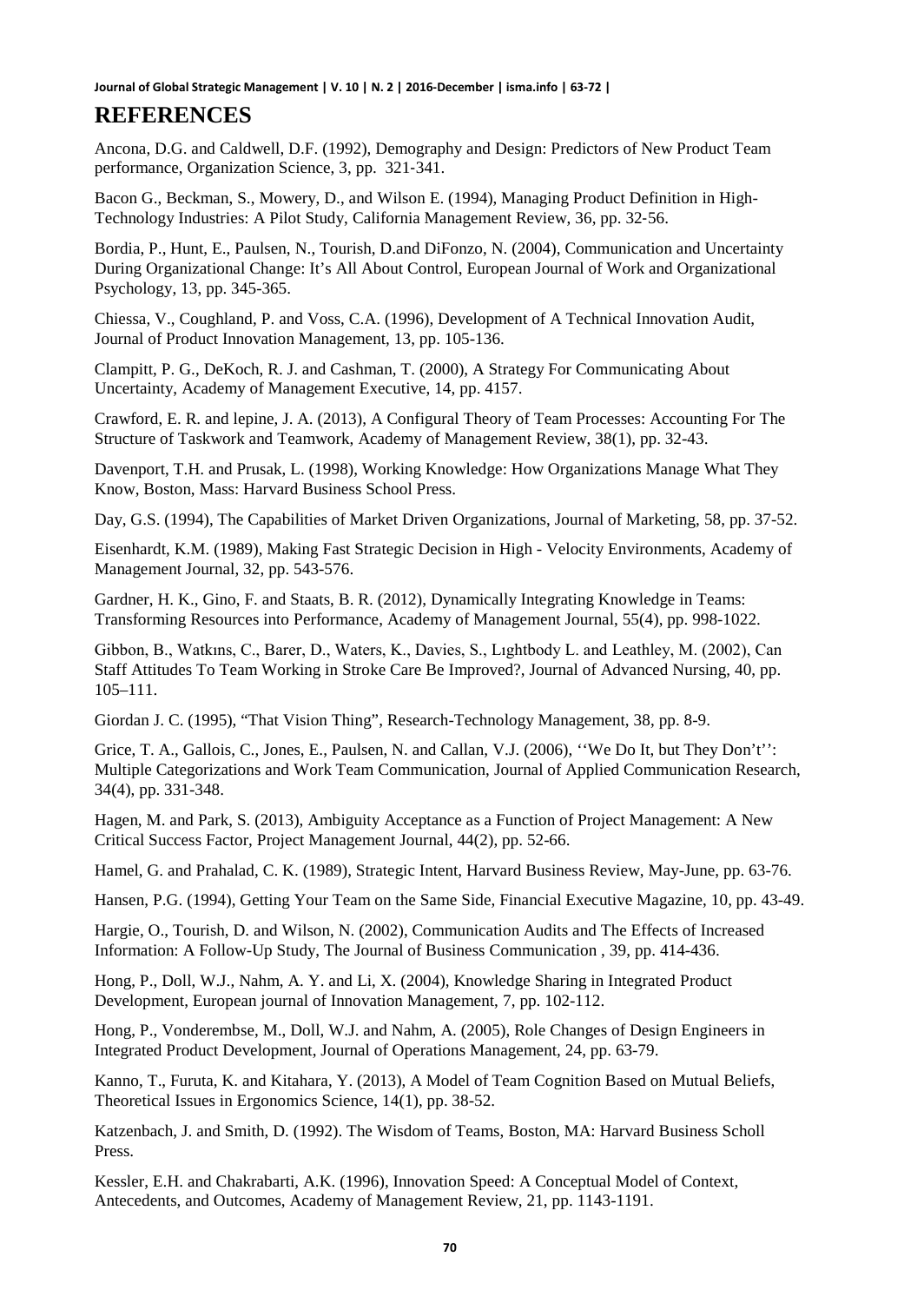Khurana, A. and Rosenthal, S.R. (1998), Toward Holistic 'Front‐End' in New Product Development Projects, Journal of Product Innovation Management, 5, pp. 180-190.

Kimball, L. (1997), "Managing Virtual Teams", Speech for Team Strategies Conference sponsored by Federated Press, Toronto: Group Jazz, [online], [http://www.groupjazz.com/pdf/vteams-toronto.pdf.](http://www.groupjazz.com/pdf/vteams-toronto.pdf)

Kızıldere, C. (2016), World Economic Forum: A critical View and Assessment of Summit the Davos in 2016, The Journal of the Faculty of Economics and Administrative Sciences of Kastamonu University, 13, pp. 191-199.

Larson, C. and LaFasto, F.M. (1989), Teamwork: What Must Go Right/What Can Go Wrong, Newbury Park, CA: Sage.

Levine, J.M. and Moreland, R.L. (1991), Culture and Socialization in Work Groups. In L.B. Resnick, J.M. Levine and S.D. Teasley (Eds.), Perspectives on Socially Shared Cognition (pp. 257‐279). Washington, DC: American Psychological Association.

Lewis, J. (2001), Project Planning Scheduling and Control, New York, USA: McGraw Hill.

Liden, R.C.,Wayne, S.J. and Sparrowe, R.T. (2000), An Examination of The Mediating Role of Psychological Empowerment on The Relations Between The Job, Interpersonal Relationships, and Work Outcomes, Journal of Applied Psychology, 85, pp. 407–416.

Lin, C., Standing, C. and Liu, Y. C. (2008), A Model To Develop Effective Virtual Teams, Decision Support Systems, 45, pp. 1031-1045.

Lucas, J.R. (1998), Anatomy of A Vision Statement, Management Review, 87(2), pp. 22-26.

Lynn, G. S. (1999), An Exploratory Study of Project Vision: Its Components and Impact on Innovation Success, International Journal of Innovation Management,.3(1), pp. 91-99.

Lynn, G. S. and Akgun, A. E. (2001), Project Visioning: Is Components and Impact on New Product Success, The Journal of Product Innovation Management, 18, pp. 374-387.

Lynn, G. S. and Kalay, F. (2015), Vision and Its Impact on Team Success, Journal of Business, Economics and Finance, 4(4), pp. 744-769.

Lynn, G. S. and Kalay, F. (2016), The Effect of Vision and Role Clarity on Team Performance, International Journal of Economic and Administrative Studies, 17, pp. 175-196.

Lynn, G.S. (1998), New Product Team Learning: Developing and Profiting From Your Knowledge Capital, California Management Review, 40(4), pp. 74-93.

Marks, M. A., Mathieu, J. E. and Zaccaro, S. J. (2001), A Temporally Based Framework and Taxonomy of Team Processes, Academy of Management Review, 26, pp. 358-376.

McAlister, J. M. (1998), Vision Precedes Success, Military Review, 78, pp. 24-29.

Moorman, C. (1995), Organizational Market Information Processes: Cultural Antecedents and New product Outcomes, Journal of Marketing Research, 32, pp. 318-335.

Niemes, J. (1996), Team Member Must Have Vision, Trust, Confidence, Orlando Business Journal, 12, p. 15.

Nijssen E.J, Arbouw, A.R.L. and Commandeur, H.R. (1995), Accelerating New Product Development: A Preliminary Empirical Test of A Hierarchy of Implementation, Journal of Product Innovation Management, 12, pp. 99-109.

O'Leary‐Kelly, A.M., Martocchio, J.J. and Frink, D.D. (1994), A Review of The Influence of Group Goals on Group Performance, Academy of Management Journal, 37, pp. 1285-1301.

Patanakul, P., Chen, J. and Lynn, G.S. (2012). Autonomous Teams and New Product Development, Product Development and Management Association, 29, pp. 734-750.

Ray, D. and Bronstein, H. (1995), Teaming Up: Making the Transition to a Self - Directed, Team - Based Organization, New York: McGraw Hill Inc.